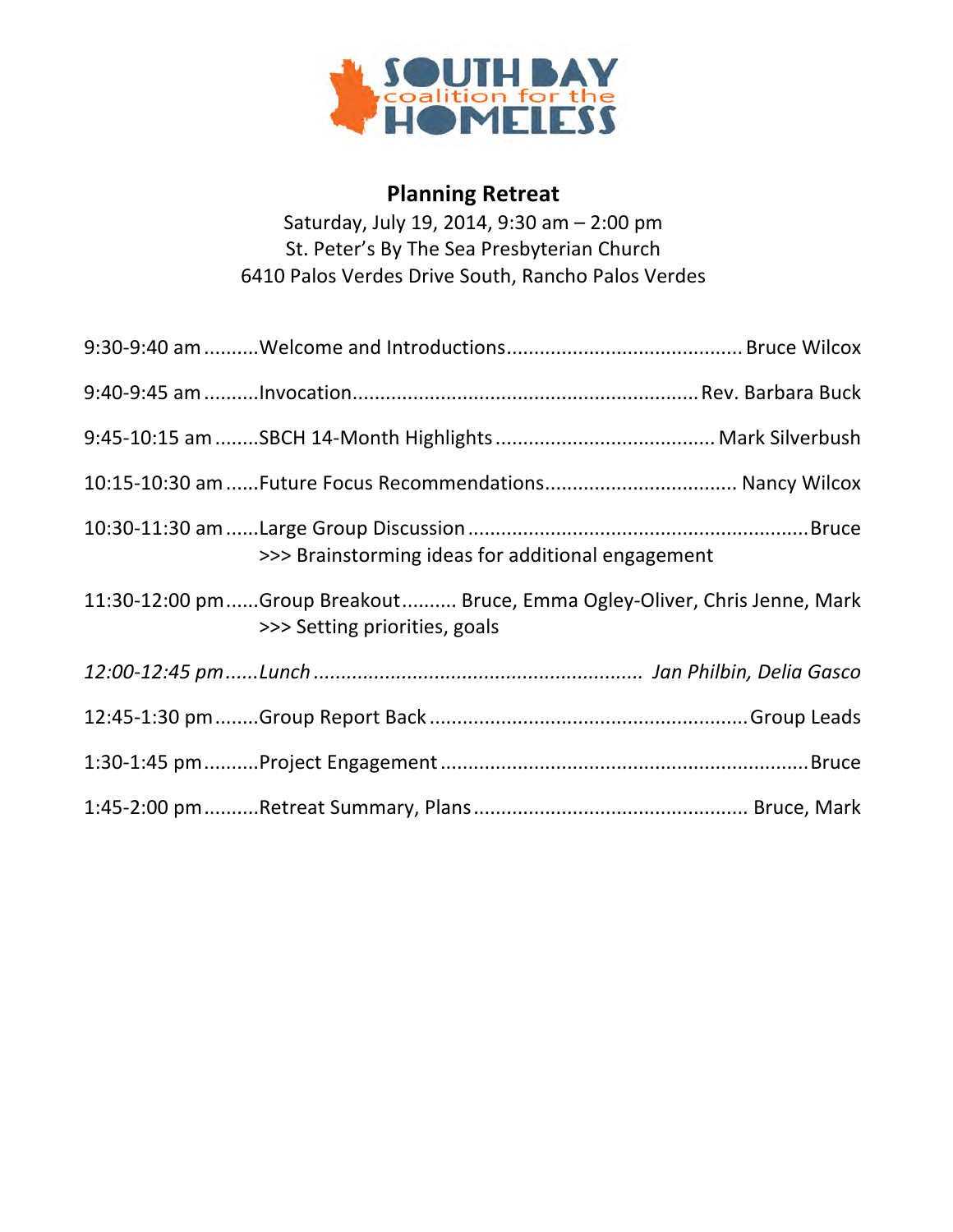#### **2014 Planning Retreat Minutes**

Attendees: Facilitator: Bruce Wilcox (*St. Peters by the Sea Presbyterian*); Carrie Bach (*LA County Dept of Public Health*), Mary Bartel (St. Paul's United Methodist - Project Needs), Sue Castillo (Central San Pedro *Neighborhood Council*), Karen Ceaser (*LA County Dept of Mental Health-San Pedro*), Rev. Johan Dodge (San Pedro United Methodist Church), Mary Agnes Erlandson (St. Margaret's Center), Robert Espinoza (1736 FCC), Anne Faass (*volunteer*), David Howden (*Corporation for Supportive Housing*), Christopher Jenne (Marymount Calif University), Misty Jesse (St. John Fisher Catholic Church), Connie and Tim McOsker (Northwest San Pedro Neighborhood Council), Marilyn Montenegro (*NASW Women's Council*), Emma Ogley-Oliver (*Marymount Calif University*), Damian Pipkins (*City of Inglewood*), Bill Roberson (*San Pedro United Methodist Church*), Bruce Rojas (1736 FCC), Elaine Ruggiero (Harbor Community Clinic), Mark Silverbush (South Bay Coalition for the Homeless), Paul Stansbury (National Alliance on Mental Illness (NAMI) South Bay), Irma Valdez (Community's Child), Shari Weaver (Harbor Interfaith Services), Grace Weltman (Communities In Motion), Nancy Wilcox (*St. Peters by the Sea Presbyterian*).

Bruce Wilcox opened the Retreat at 9:35 am, stating the purpose of the gathering: the May 2013 Retreat was focused on reexamining the primary purpose and goals of the Coalition since it had experienced a recent growth. This one was to plan the next steps for the organization. After a round of introductions, the Reverend Barbara Buck of St. Peter's By The Sea lead the group in a word of prayer.

Mark Silverbush gave a summary of what the Coalition has accomplished since its last retreat (please see his attached "Talking Points"). This provided the context and starting point for the discussions of where we could now focus our attention. Nancy Wilcox followed up with enumerating possible future tasks suggested from the recent survey feedback and from the Leadership Team (please see her attached powerpoint presentation).

Bruce led a large group "brainstorming" discussion where other ideas were presented. The attendees were then asked to join one of three group breakouts corresponding to the Mission Statement areas of Education, Coordination, and Advocacy. Worksheets were distributed where everyone could first independently define "measures of success" and specific strategies to achieve these tasks. After lunch, each group reported back on its discussions. The attendees then placed colored dots next to the initiatives each felt was a priority and were invited to indicate which they would like to work.

Five areas stood out as having "the most dots." Committee meetings will be initiated by those indicated below:

- 1. Website: Johan Dodge
- 2. Advocacy: Paul Stansbury
- 3. Membership: Mary Bartel
- 4. Marketing: Bill Roberson & Damien Pipkins
- 5. Governance: Emma Ogley-Oliver

At the August General Coalition Meeting, we will review the initiatives brought forth at the Retreat to get greater involvement from our membership. The Retreat ended at 1:55 pm.

Respectively submitted by Nancy Wilcox.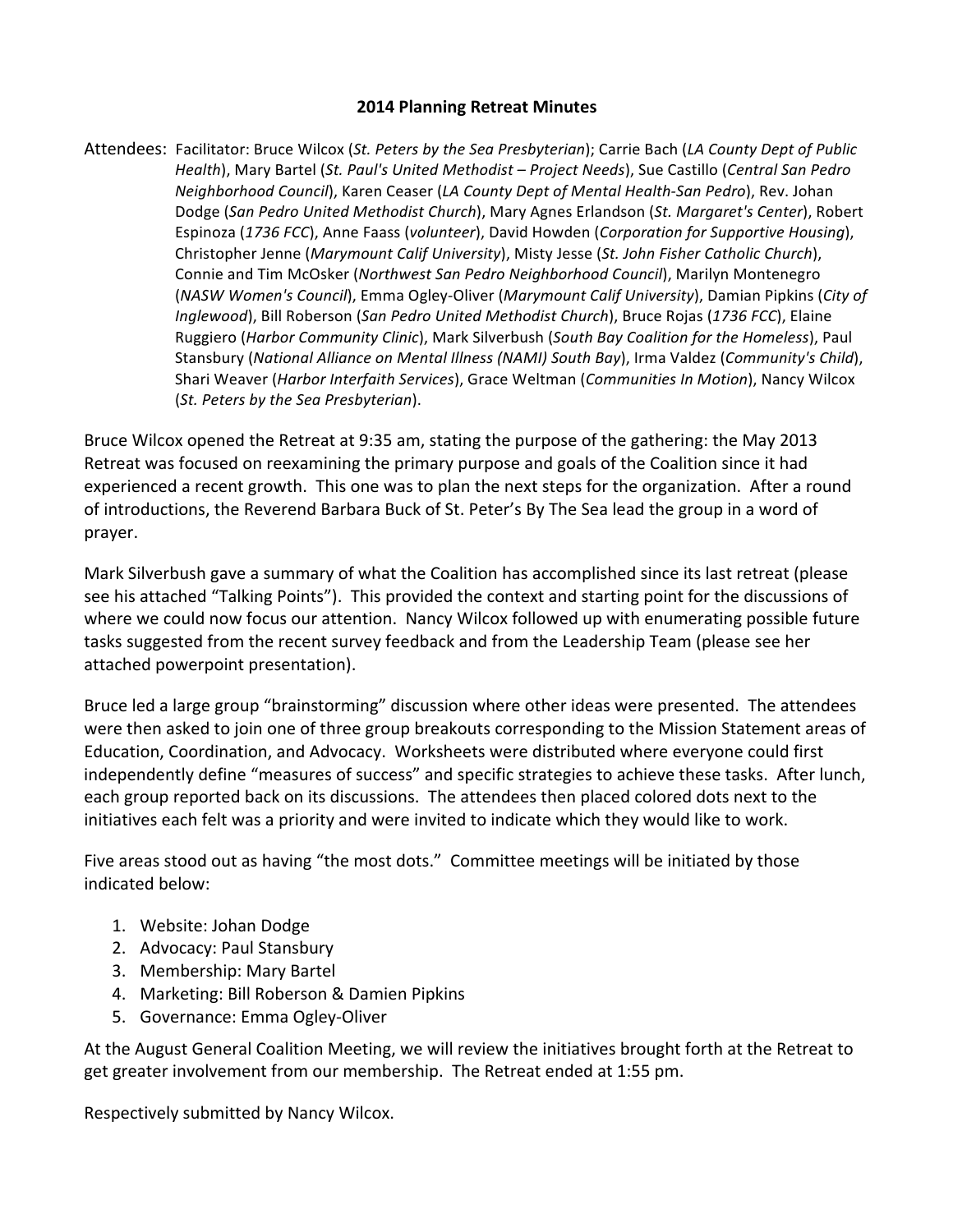## **Mark's "Talking Points" Recapping SBCH's Past 14 Months**

Those who worked each task are shown parenthetically in italics.

Legend: **I**: Infrastructure, **E**: Education, **C**: Coordination, **A**: Advocacy

## • Laying the Foundation (Infrastructure)

- **Why:** Everything rests on it, keeps us focused what do we do? What do we not do?
- **You set our course**
	- i. **I**: Mission Statement sharpened, "1-Pager" overview of Coalition's purpose created *(Julie, Louis, Carrie)*
		- 1. Our mission is to transform and end homelessness in the South Bay through education, advocacy and coordination.
- **Basics**
	- i. **I**: Logo *(Tim)*, letterhead *(Sue)*, business cards creation *(Sue)*
	- ii. **I**: Revamping the website (*Sue*)
	- iii. **I**: 501(c)(3) process overview generated *(Paul)*
	- iv. **E:** Weekly email announcements (*Nancy*)
- **Education**
	- **Why:** Makes us more effective in acting, builds trust with the community and new partners, can directly help those in need
	- **Based on your participation in Homeless Count '13 (HC13)**
		- i. **E**: HC13 SPA Level "1-Pager" *(Mark, Nancy)*
		- ii. **E**: HC13 "1-Pagers" developed for 15 Cities/Communities *(Mark, Nancy)* 
			- 1. Carson, Gardena, Hermosa Beach, Lawndale, Lomita, Alondra Park, Manhattan Beach, 4 PV Cities, Redondo Beach, Torrance, San Pedro, Wilmington
		- iii. **E**: HC13 Continuum of Care gaps analysis *(Mark)*
	- Direct to the Homeless
		- i. **E**: "Pocket Guide" homeless persons for Harbor Area (*Misty, Maureen*)
		- ii. **E**: "Pocket Guide" homeless persons for Beach Cities Area Draft (*Emma & her class)*
		- iii. **E**: Maintaining and expanding Free Meal/Groceries Resource (*Emma & her class)*
	- To the Community
		- i. **E:** Community presentations on area homelessness (Torrance Memorial Medical Center: Providence Little Company of Mary Hospital – Torrance: BCHD; Democratic Clubs (San Pedro, Beach Cities, PV); Torrance Focal Point on Aging) (*Nancy*, *Mark*)
		- ii. **E**: 1-pager on "Faith Responses To Homelessness" created (*Nancy*)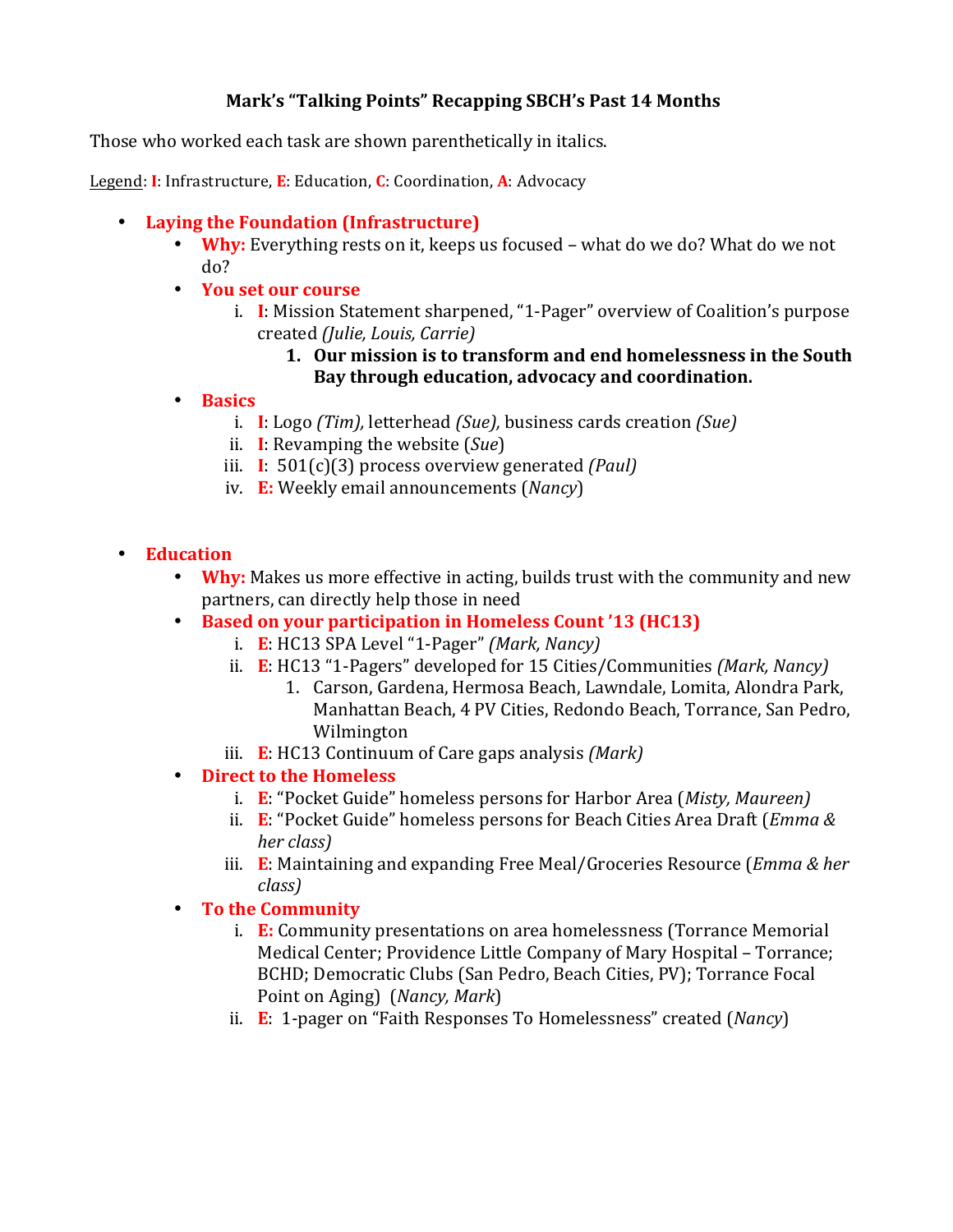## • **Advocacy & Coordination**

• **Why:** For our homeless population, for our service providers – the squeaky wheel gets the grease – under resourced – far too long South Bay was ignored; Mobilize the community for action and support of efforts; No one person can end homelessness

## • **Community Level**

- i. **A & E:** Central San Pedro Neighborhood Council *ad hoc* Homelessness Committee and Community Forum (Sue, Karen, Jeremy, Emma, Nancy, *Shari, Tahia*)
- **System Level Advocacy**
	- i. **A**: LAHSA Coord Council: HUD SuperNOFA funding renewal process & priorities, performance tool, regional funding parity, governance (*Jessy*, *Katie, Tahia and Elizabeth*)
	- ii. **A**: LAHSA: Policy & Planning, Programs & Evaluation, and Commission monthly mtg participation *(Nancy)*
- **Capacity Building/Advocating Resources** 
	- i. **A**: Coordinated Entry System (CES): Scale-Up Project Lead (*Mark, Shari, Nancy*)
	- ii. **A, C**: Homeless Families Solutions System/Family Solutions Centers (HFSS/FSC) pre-RFP mtg's to discuss RFP, bring potential partners together; LAHSA coordination *(Karen, Mark)*
	- iii. **C**: CES: Scale-Up Project (*Mary Agnes/St. M's, Felecia/US Vets, Ed/1736, KevinR/SHARE!, Crystal/VA)*
	- iv. **C:** CES: Scale-Up Proposal (*Tahia/HIS, Mary Agnes/St. M's, Felecia/US Vets, Ryan/1736, Jason/SHARE!, Nancy&Mark/SBCH*)
	- v. **A, C**: DHS Flexible Housing Subsidy Pool (FHSP) (Mark, Nancy, Mary Agnes, *Tahia, Felecia, KevinR*)

## • **Community Engagement**

- i. **A:** Expanded Outreach & Advocacy: Invitation to our Coalition (elected officials, LAPD, Marymount, major hospitals, "211," smaller agency startups, etc.) (*Elaine, Karen, Jeremy, Mary, Jimmy, Maureen*)
- ii. **A:** Community Health fairs (*Elaine, Karen*)
- iii. **A**: Winter Shelter Research: Onsite visits, LAHSA info gathering (*Misty*, *Julie, Nancy*)
- iv. **A & C**: Hospital Convening Planning (*Nancy, Shari*)
- v. **A & E**: Faith Based advocacy (broader South Bay community, First Presby Hollywood) (*Julie, Karen, Nancy)*
- **Other Countywide Involvement**
	- i. **C**: Homeless Count Planning
		- 1. LAHSA HC14 discussions (*Nancy*)
		- 2. LAHSA HC15 planning (*Grace*)
	- ii. **A**: "Coalition of Homeless Coalitions" (*Carrie, Mark, Nancy*)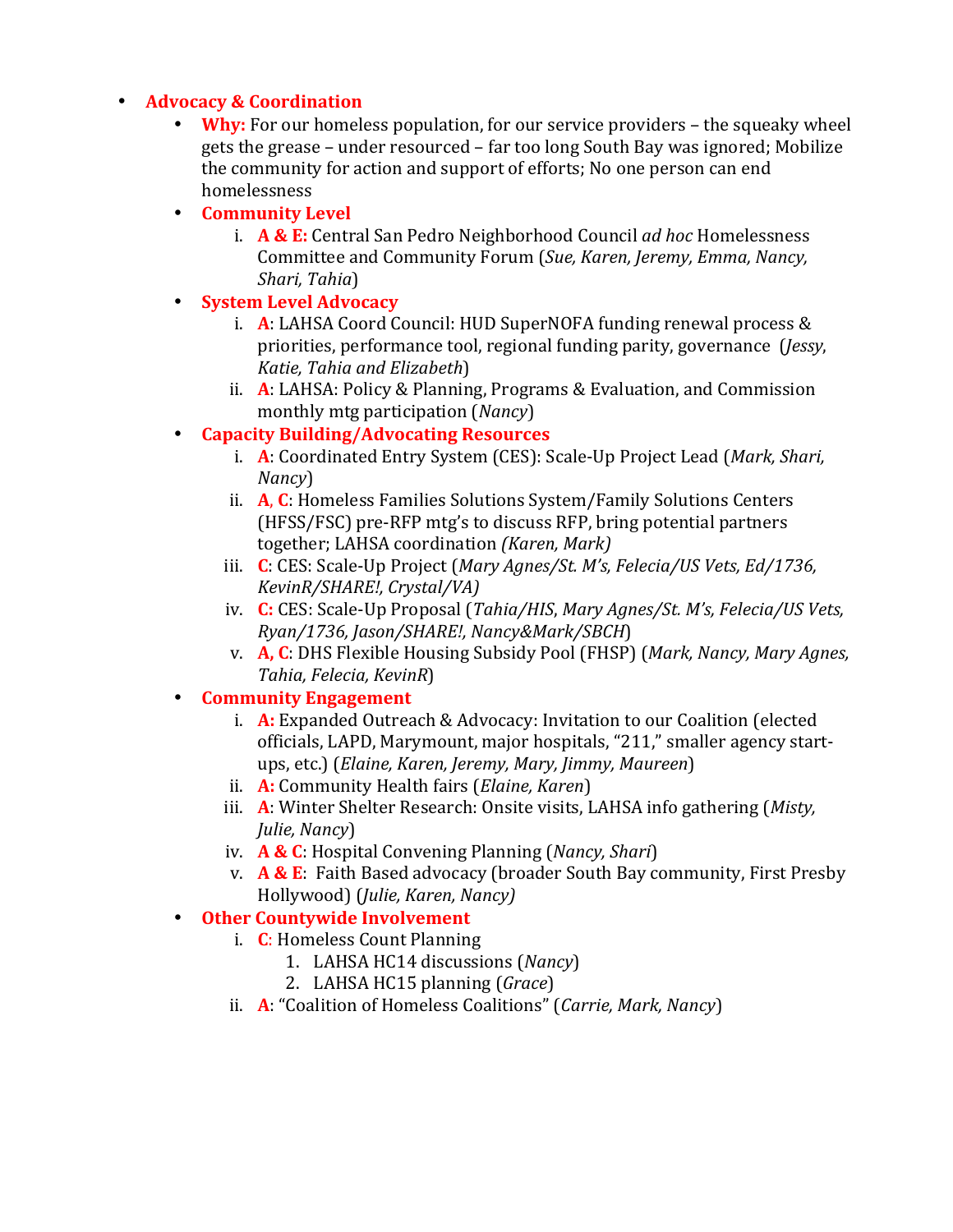







**Nancy Endo Wilcox, Co-Chair**

Nancy Endo Wilcox, Co-Chair

# **Future Focus Recommendations**  19 July 2014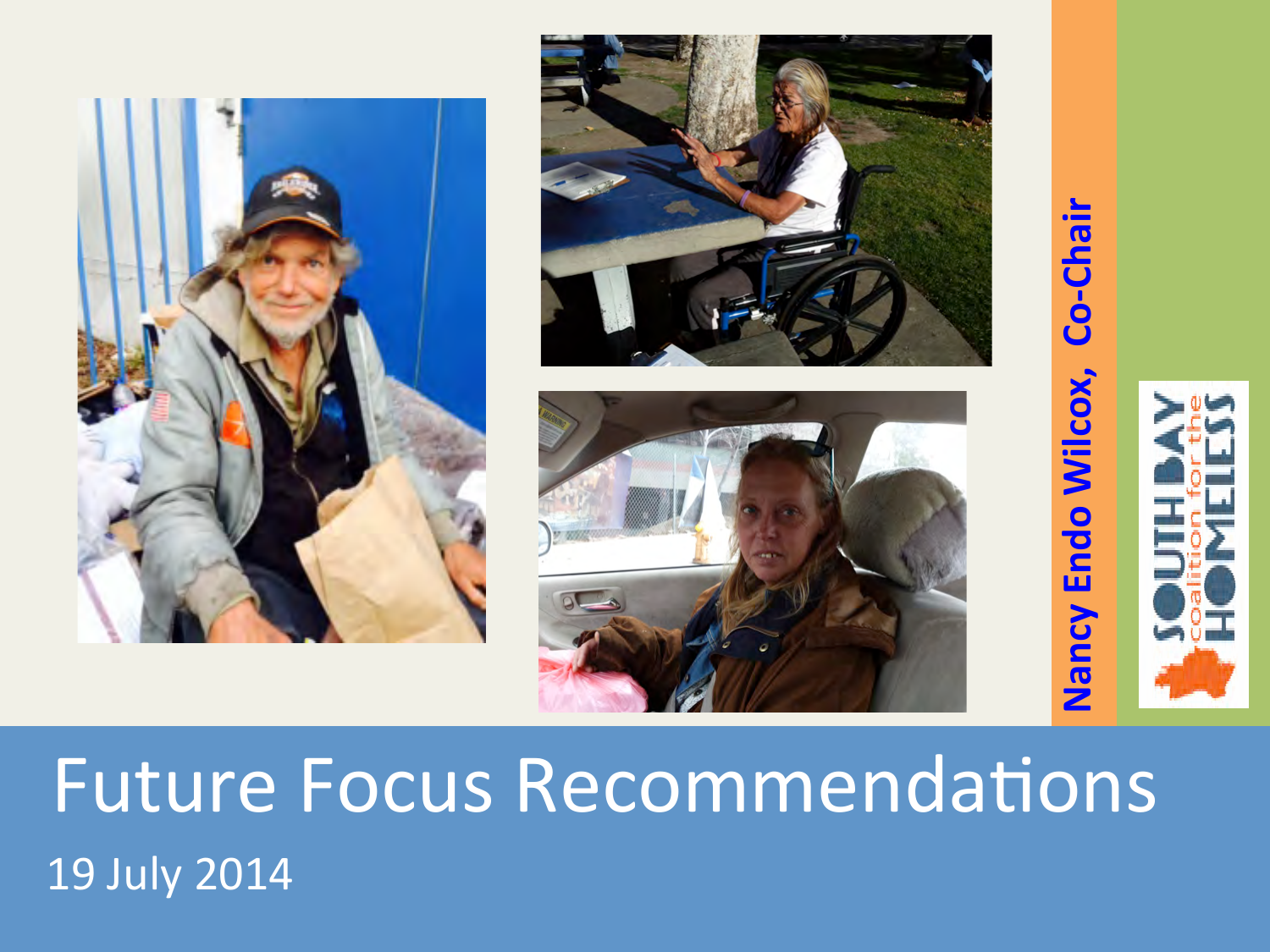# **Formation of "Future Focus" Possibilities**

- Ideas came from:
	- Survey improvement suggestions
	- SBCH Leadership Team
- Mapped them to
	- $-$  Our three Mission Statement foundations
	- $-$  "Infrastructure" or organizational areas

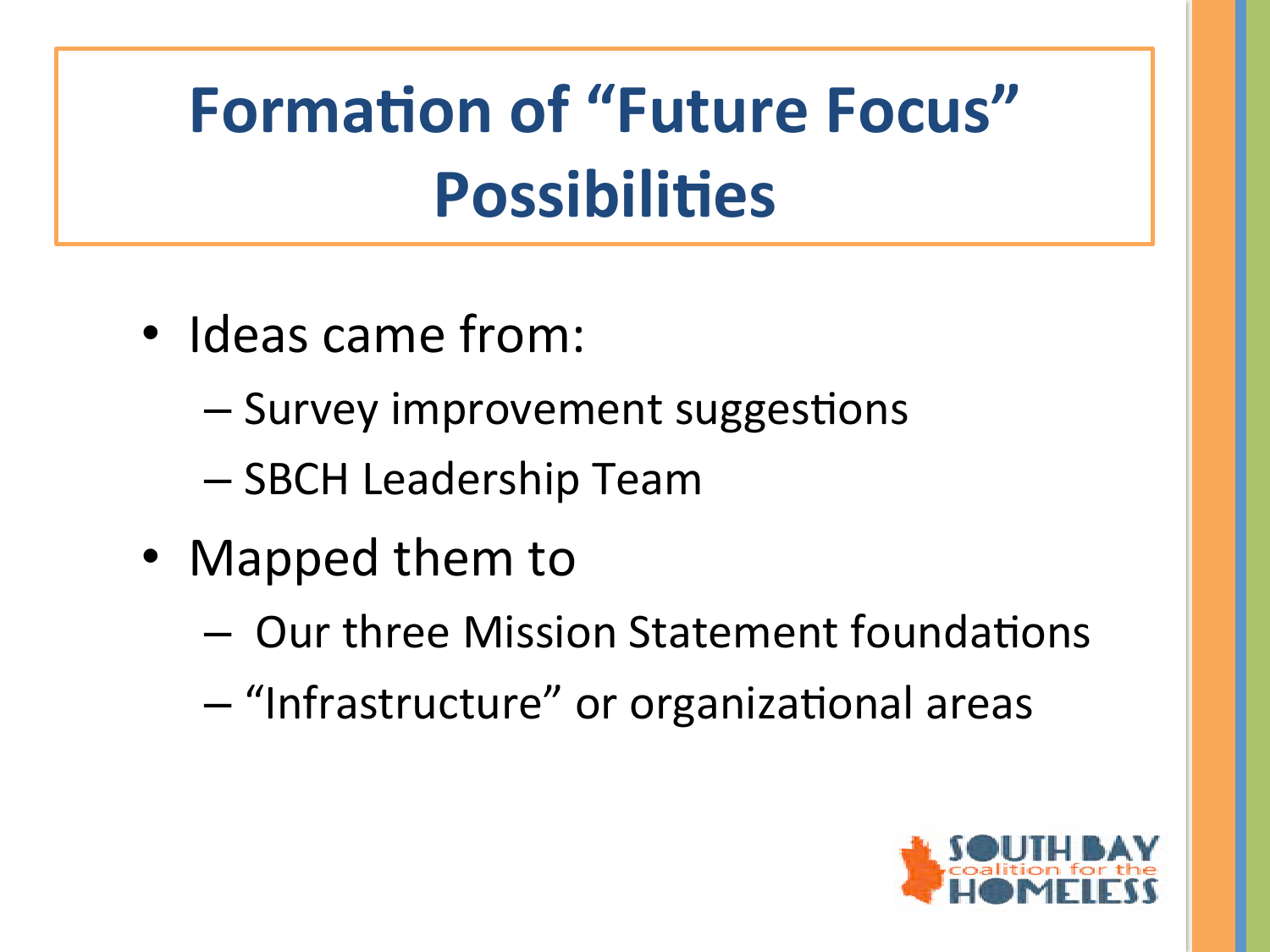## "Education"

## **(including Communication)**

- 1. Enhance community communication
- 2. Newsletter
- 3. Website development
- 4. Pocket Guide completion
- 5. "Best Practices" technical assistance

**Education** 

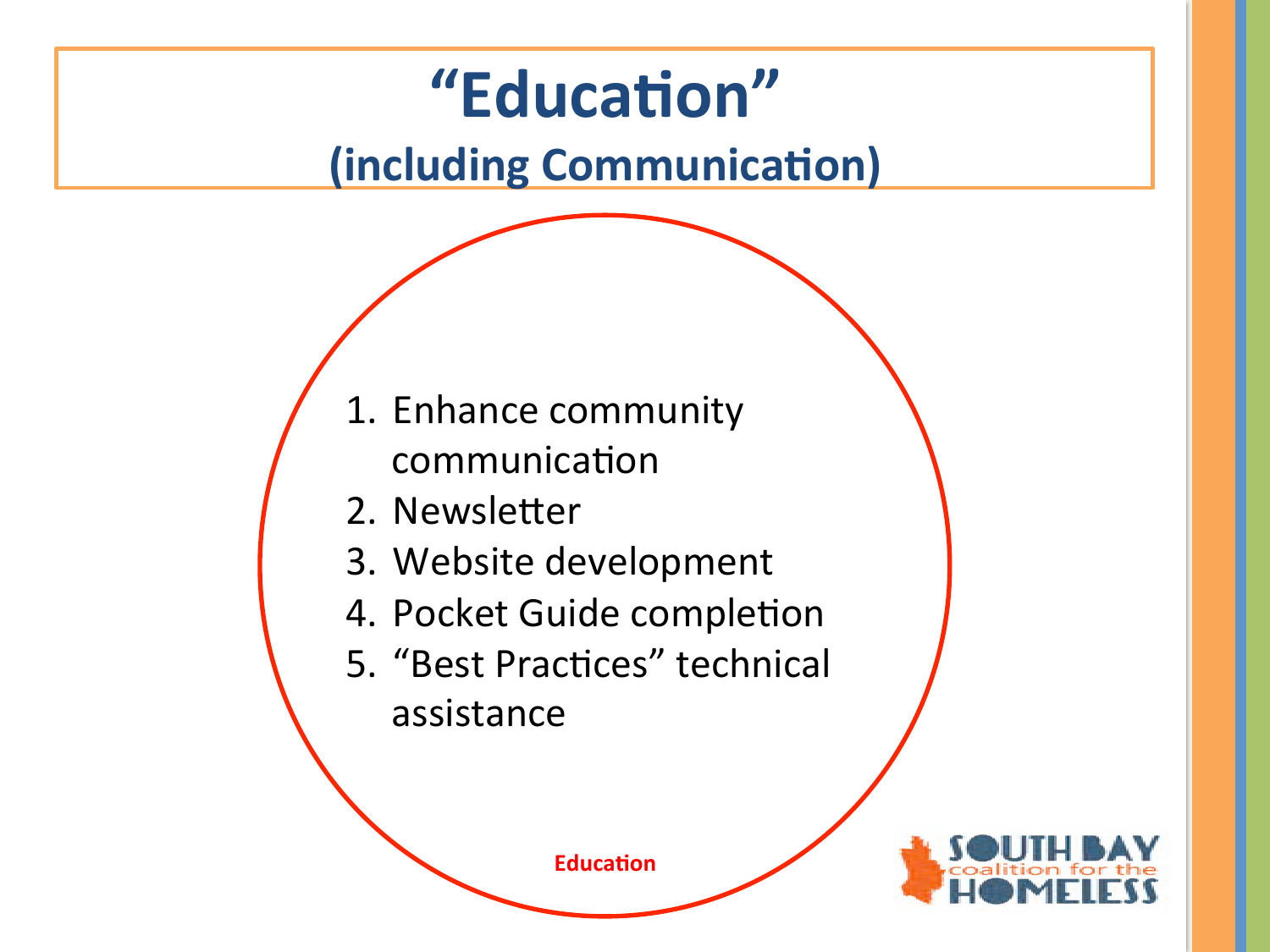# **"Coordina5on"**

**Coordination** 

- 1. Homeless Count 2015
- 2. Funding opportunities
- 3. Formalize community partnerships
	-
- 4. Membership: inviting additional stakeholders
- 5. Faith community involvement
- 6. Community events (our own

or participate in others)

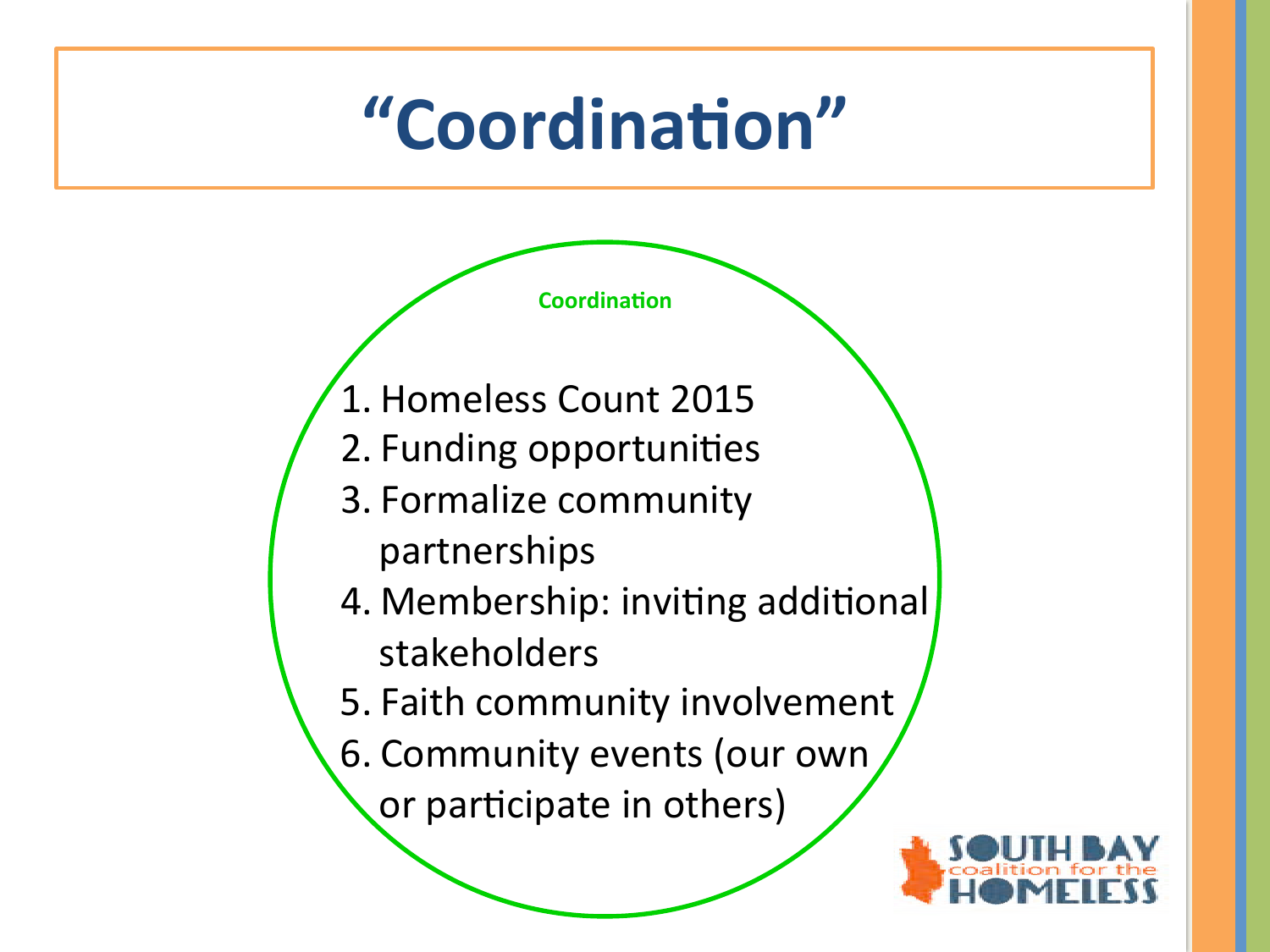# **"Advocacy"**

**Advocacy** 

1. Housing 

- Winter & Emer. Shelters
- Identifying bottlenecks, gaps in pipeline
- 2. Policy Advocacy
- 3. Local City Advocacy
- 4. LAHSA Advocacy
	- Performance tool
	- Regional parity
	- Capacity building

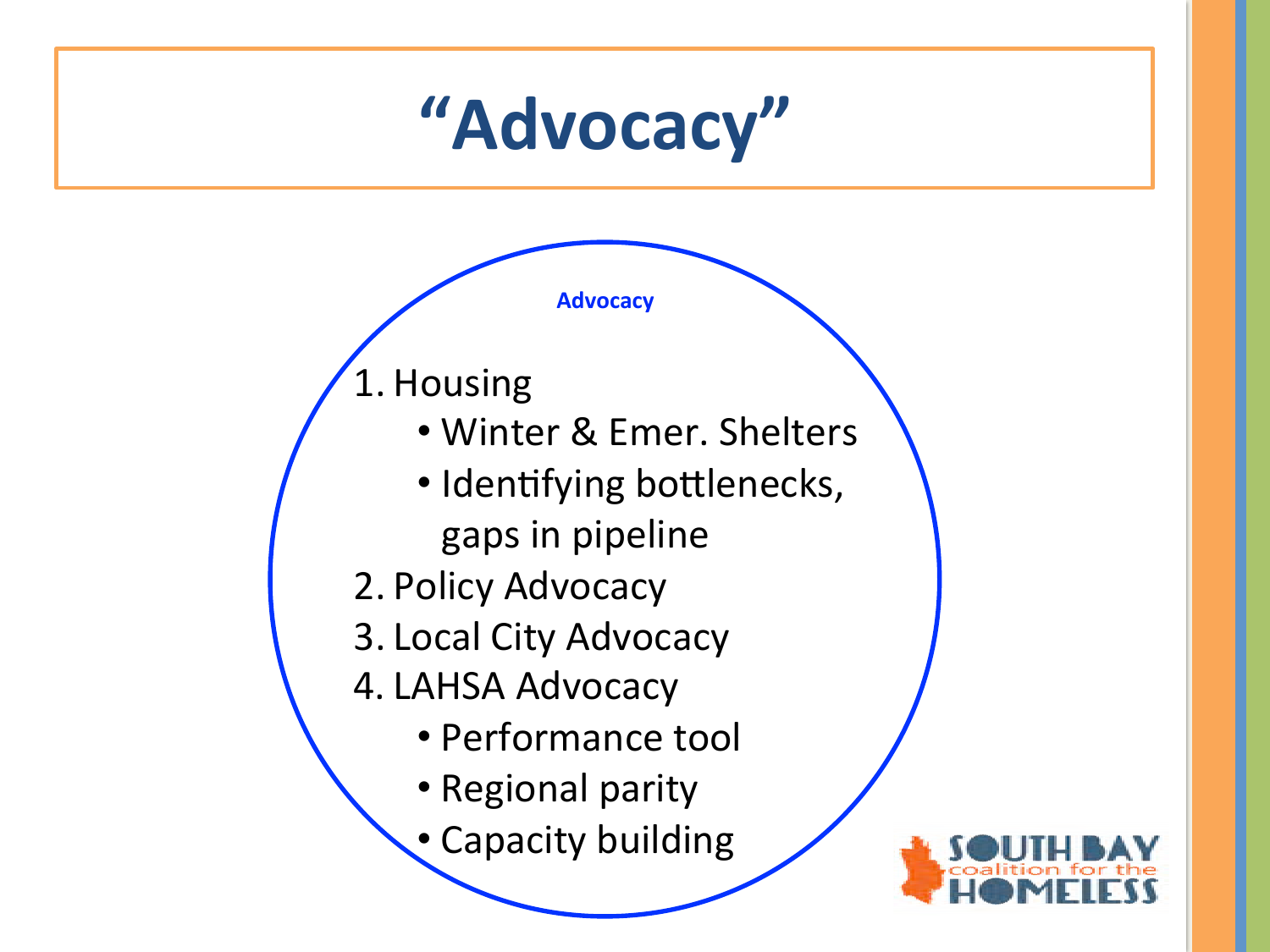## **Intersection of the Three**

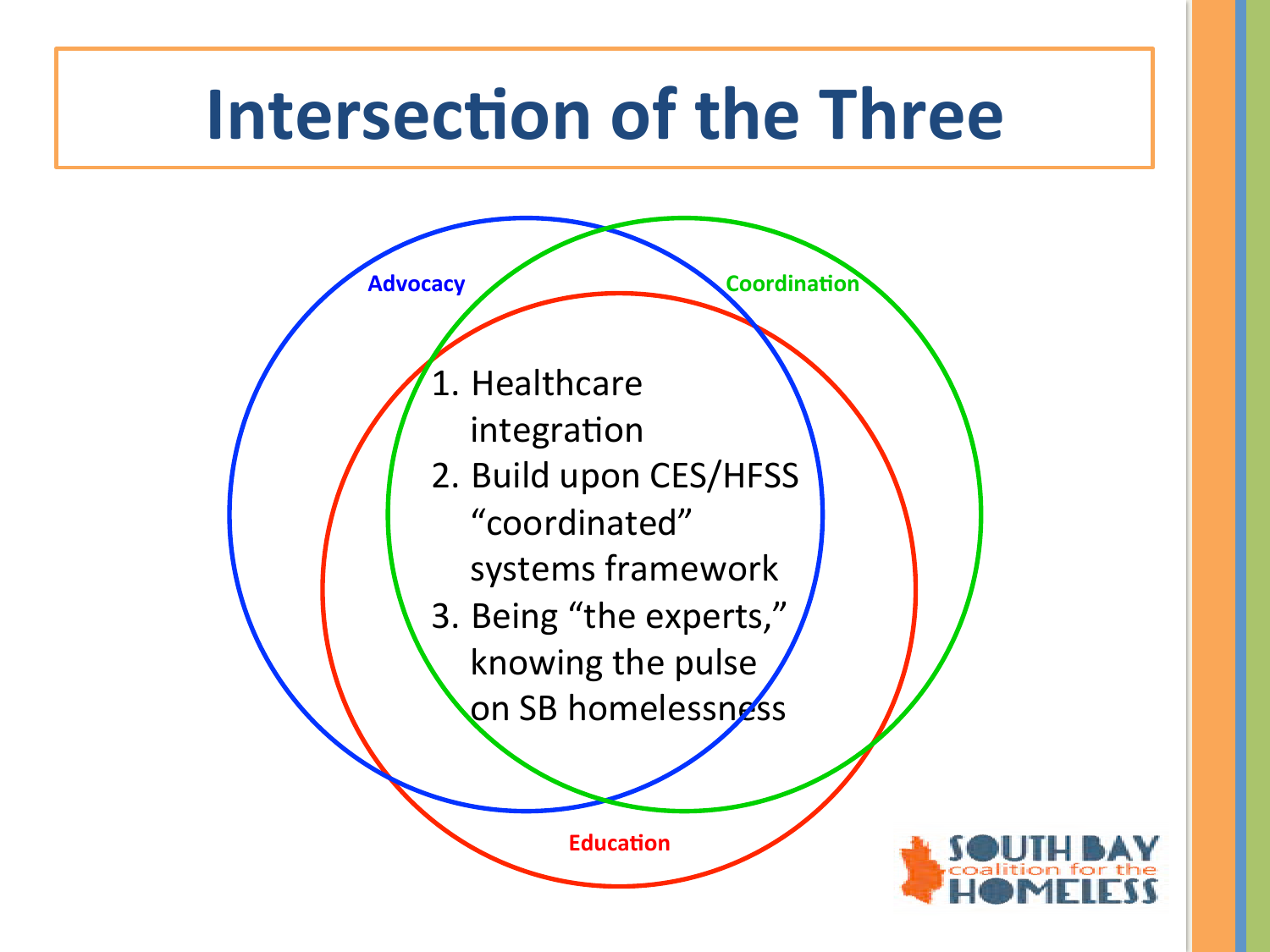## **"Infrastructure"**



- $2.501(c)(3)$  possibilities
- 3. Strengthen and deepen leadership

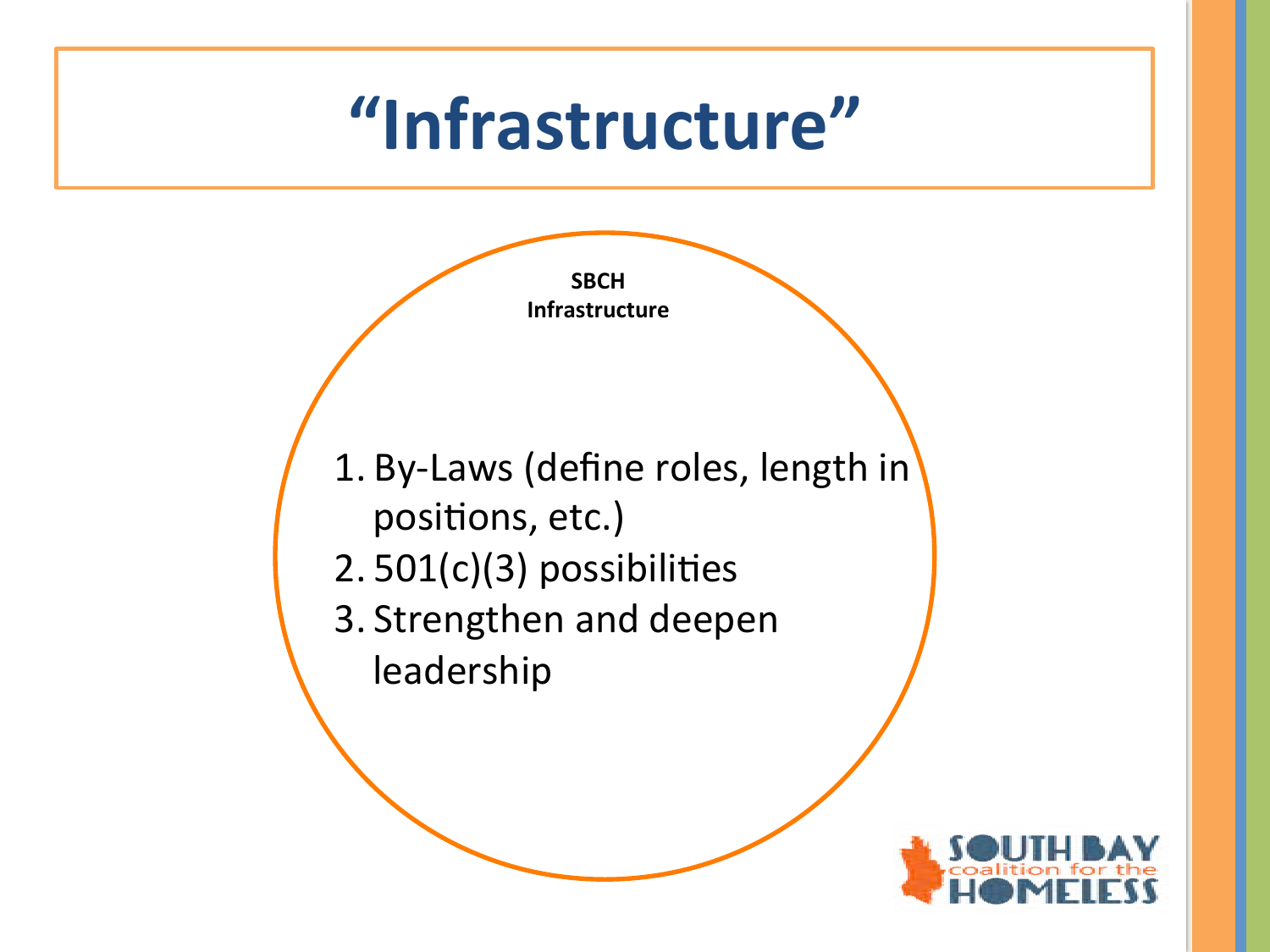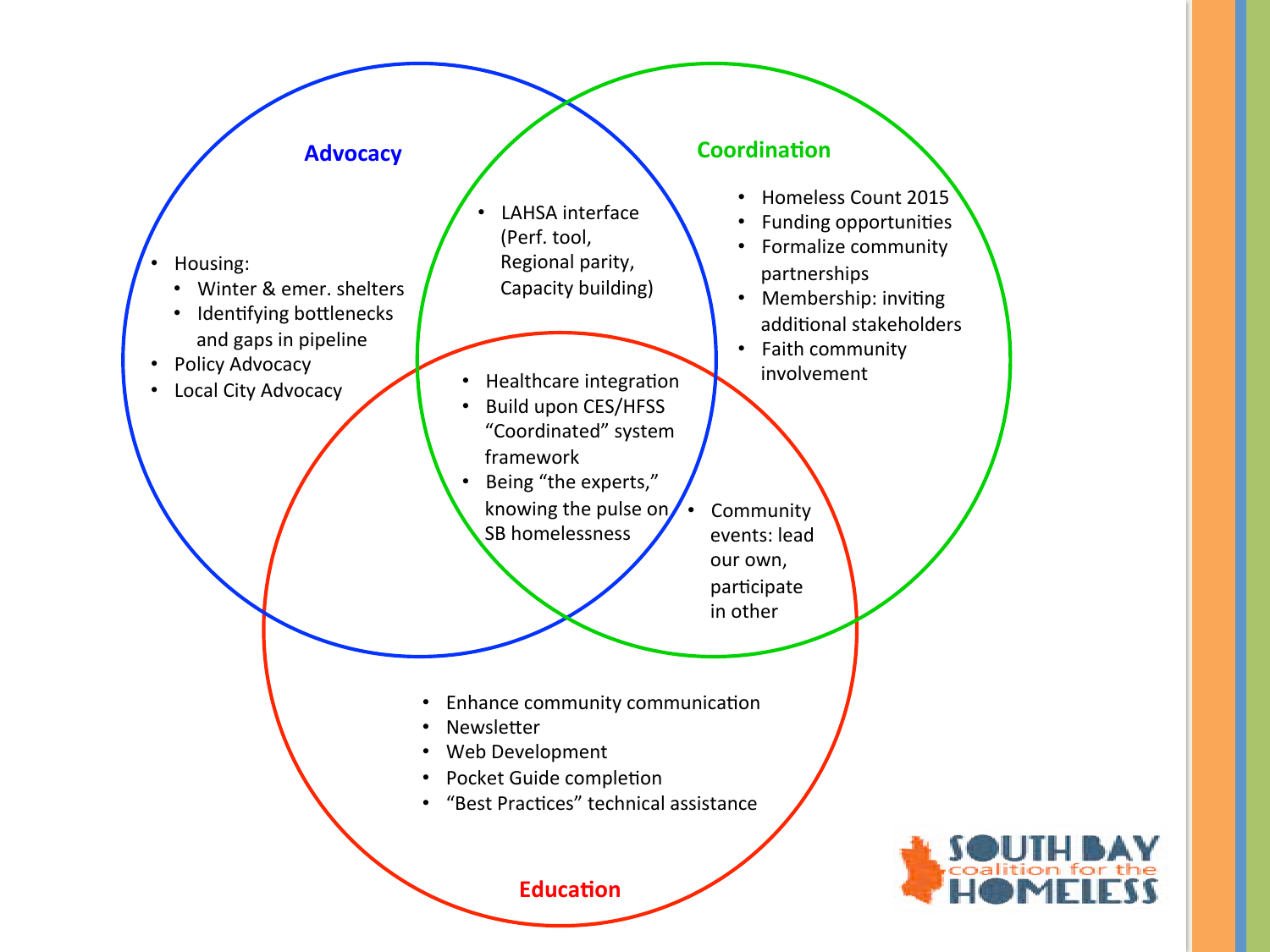







**Q2: Please rate the following motivations for your involvement. (Answered: 36, Skipped: 0)** 

Comments:

- 1. Building program capacity, securing gov't and private funding
- 2. How community members can help strengthen the coalition